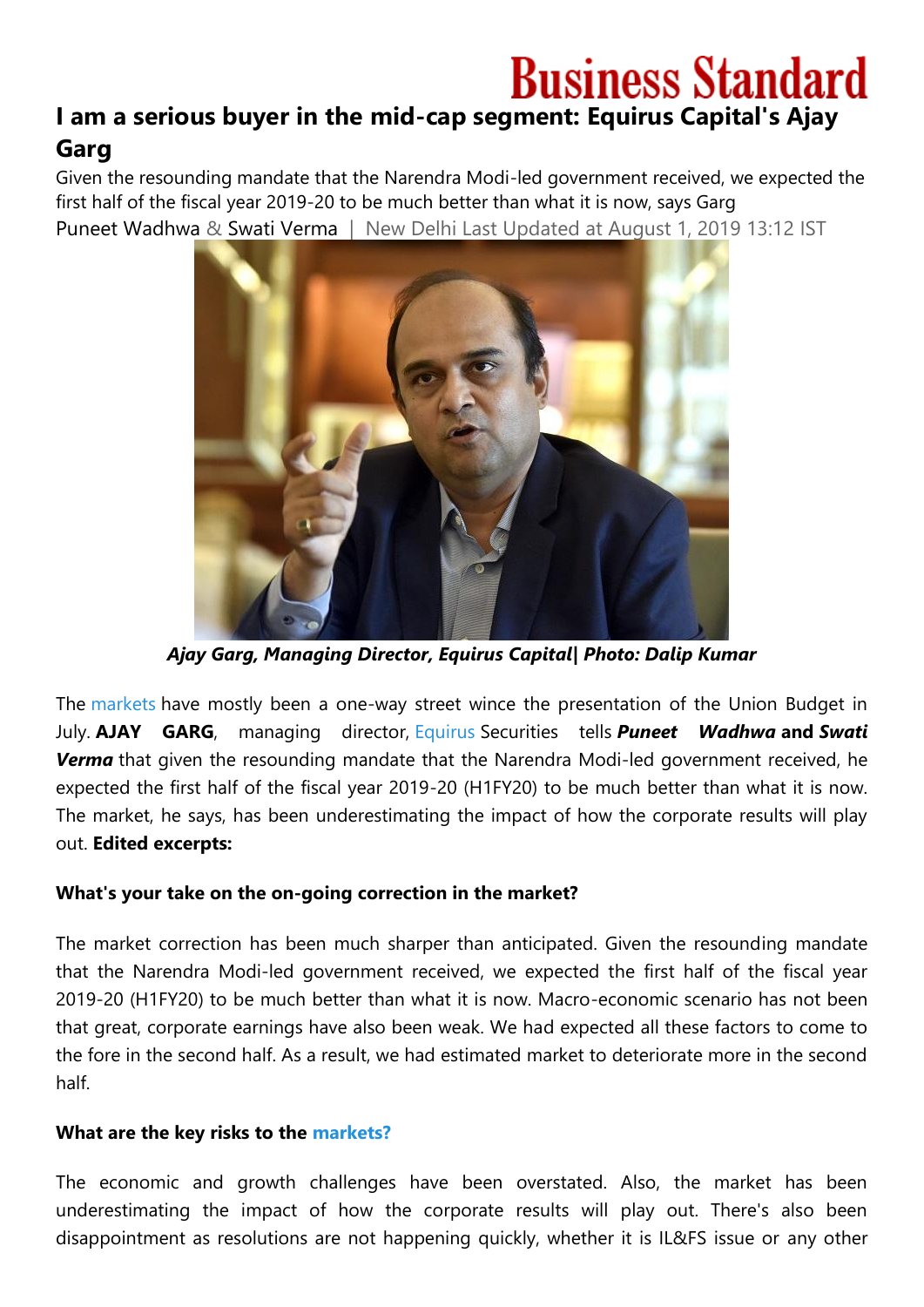case. This is causing discontentment among the market participants. That apart, there are liquidityrelated issues. I don't think the Budget has been a missed opportunity via-a-vis the fiscal element. But yes, it would have been a good opportunity for the government to layout or propose a fiveyear plan.

## **What's your view on the midcaps?**

The broader market, no doubt, is down in the dumps. However, I am a serious buyer in the midcap segment at the current juncture. The best money is made when you are buying something which is available cheap. And cheap is always a function of distress. So, I believe things will fall in place and in the next three years, one can get a phenomenal return from these stocks.

# **Where do you see value emerging in the mid-cap and small-caps?**

There is value across-the-board. It's true that the last 18 months have been different for midcaps vis-a-vis large caps. If you look at ten years' data, midcaps have always outperformed the largecaps. I personally feel things will change for good.

# **Your view on corporate earnings for FY20?**

I expect a flat growth in corporate earnings in this fiscal. To achieve this, there should be a rebound in earnings in the last two quarters. Sector-wise, information technology (IT) sector is likely to give a steady return. There is some uncertainty due to rupee, but overall the sector will continue to do well. Banks' slippages remain a concern. In 2018, it was only public sector banks (PSBs) that were grappling with this, but now private banks have also started getting hit.

Telecom is struggling as companies are not able to increase ARPU (average revenue per user), let alone subscriber base. Metals and agri-related sectors, too, face challenges. Domestic pharma companies should do well, but it's difficult to say about overseas-focussed pharma players due to USFDA-related issues. Chemical sector stocks should continue to do well. I am positive on cement, too.

## **How do you see companies utilising the idle cash given the tax on buybacks and dividends?**

Buybacks came to the limelight only last year with Rs 70,000-75,000 crore being paid out as buyback. Companies used the tax arbitrage between dividends and buybacks. That has been plugged now. I feel the companies will go back to paying more dividend to the shareholders than doing a buyback. The latter will be used only where company wants to reduce the capital base. The bigger thing here, however, is that there is not that much investment happening. There's a whole debt overhang. The focus of the companies, now, is to make the balance-sheet cleaner.

# **Where is the Indian economy headed in the next six-12 months? Are the [markets](https://www.business-standard.com/markets) factoring in the worst?**